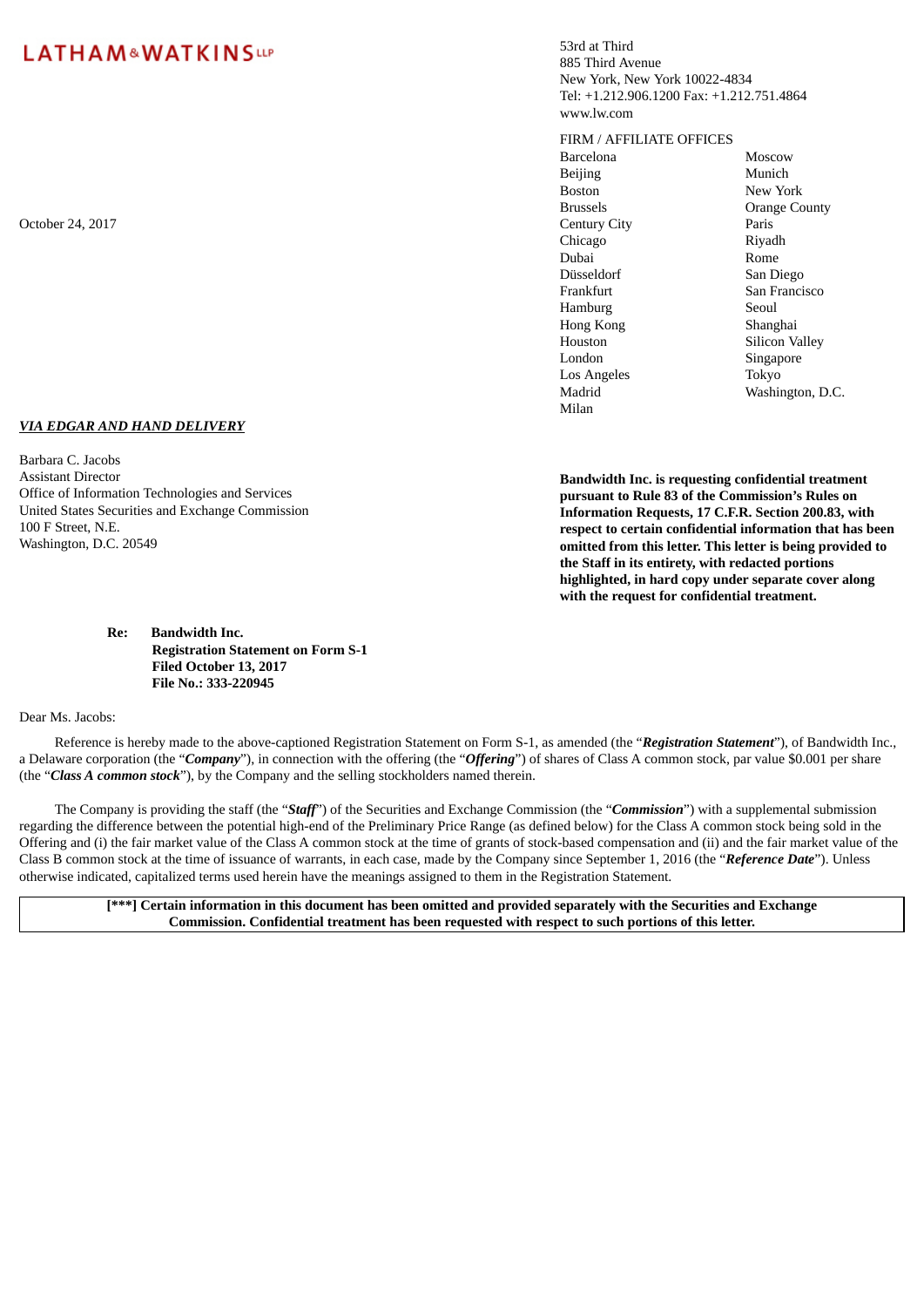### **Preliminary IPO Price Range**

The Company supplementally advises the Staff that, while not reflected in the Registration Statement, based on discussions with the Company's board of directors and reflecting the input from the lead underwriters (the "*Underwriters*") for the Company's initial public offering ("*IPO*"), if the Company were to commence marketing of the transaction today, the Company presently anticipates that the estimated high-end of the price range would be approximately \$[\*\*\*] to \$[\*\*\*] per share for the Company's Class A common stock (the "*Preliminary Price Range*"). The Company's final Preliminary Price Range remains under discussion between the Company and the Underwriters and a bona fide price range will be included in an amendment to the Registration Statement prior to any distribution of the preliminary prospectus in connection with the Company's road show.

#### **Equity Grants in Preceding 12 Months**

As described in detail in the Registration Statement, the Company is expected to file its second amended and restated certificate of incorporation immediately prior to pricing of the IPO, pursuant to which, (i) shares of the Company's Old Class B common stock (and options exercisable into Old Class B common stock) will become shares of (and options exercisable into) the Company's Class A common stock, and (ii) shares of the Company's Old Class A common stock (and options and warrants exercisable into Old Class A common stock) will become shares of (and options and warrants exercisable into) the Company's Class B common stock. Accordingly, the discussion below assumes that the second amended and restated certificate of incorporation is effective. Furthermore, the tables below present the number of shares of common stock and exercise prices on an as-adjusted basis for the 2.50-for-1 stock split (the "*common stock split*") that the Company effectuated on October 23, 2017.

The tables below itemize (i) all stock options exercisable into Class A common stock granted by the Company since the Reference Date and (ii) all warrants issued by the Company exercisable into Class B common stock since the Reference Date. On November 30, 2016, the Company completed a pro-rata distribution of the common stock of Republic Wireless to the Company's shareholders of record in a tax-free spin-off (the "*Republic Wireless* Spin-Off<sup>\*</sup>). The Republic Wireless Spin-off resulted in the issuance to all of the Company's optionholders and warrantholders of (i) options and warrants in Republic Wireless, as applicable (the "*Republic Wireless Options and Warrants*"), and (ii) an adjustment to the exercise price of (a) all of the Company's outstanding stock options and warrants to preserve the intrinsic value (or "in the money" value) of the Company's outstanding stock options and warrants and (b) the Republic Wireless Options and Warrants. The adjustment, based upon independent third-party valuations prepared by a third-party valuation firm, allocated approximately 56.5935% of the value to the Company and the balance to Republic Wireless.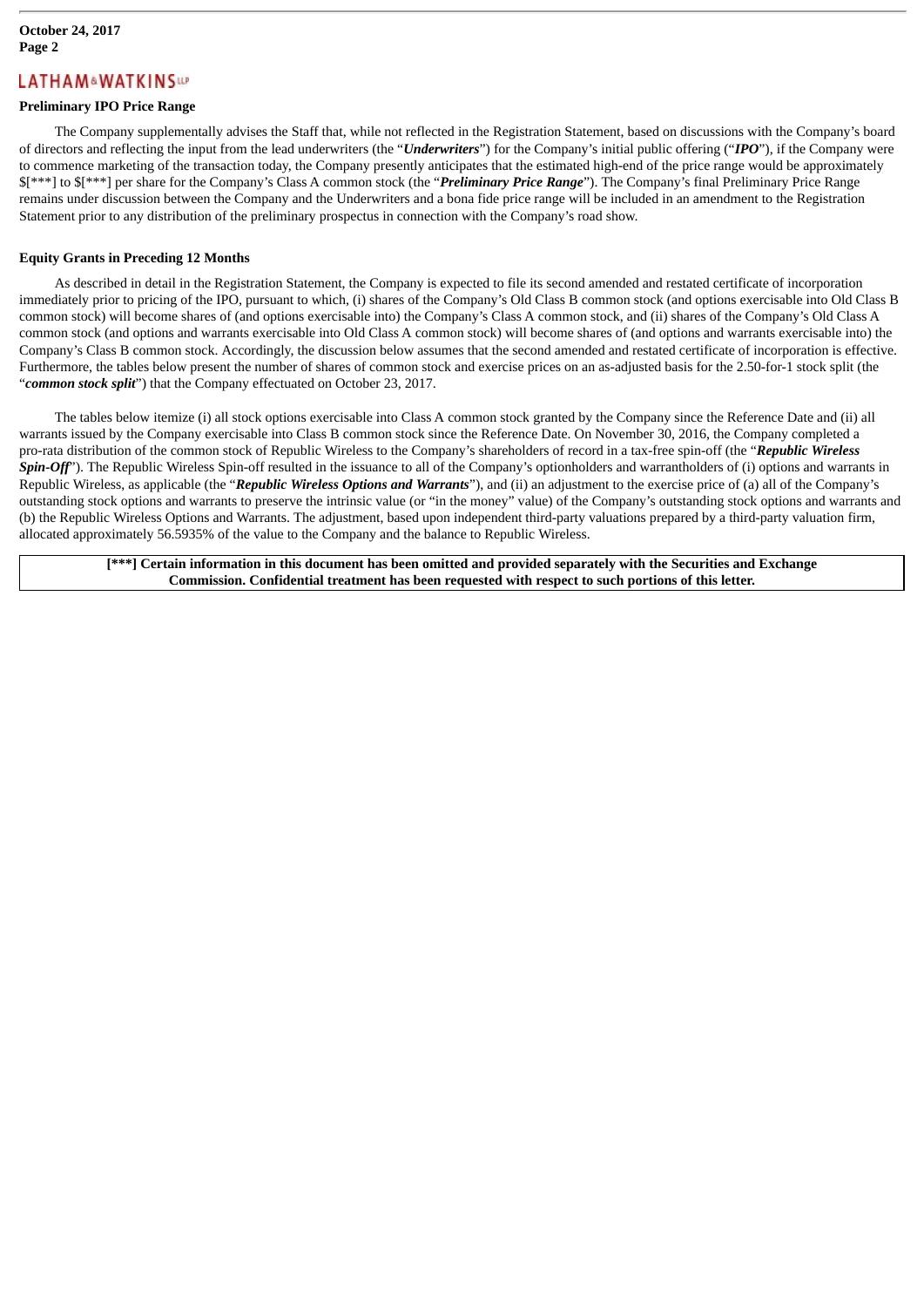#### **Stock Option Grants**

**Adjusted fair**

| Grant<br>$_{\rm date}$ | <b>Adjusted</b><br>exercise<br><u>price</u> | <b>Shares</b> of<br><b>Class A</b><br>common<br>stock | Aajusted tair<br>market value<br>per share of<br><b>Class A</b><br>common<br>stock |       | <b>Total</b><br>compensation<br>expense<br>(as measured) |         | Compensation<br>expense per<br>share of Class A<br>common stock |      | Percent of<br>total grants<br>since<br>Reference<br>Date |  |
|------------------------|---------------------------------------------|-------------------------------------------------------|------------------------------------------------------------------------------------|-------|----------------------------------------------------------|---------|-----------------------------------------------------------------|------|----------------------------------------------------------|--|
| 9/1/2016               | \$9.568                                     | 32,125                                                | S.                                                                                 | 9.568 | S                                                        | 129,401 | \$                                                              | 4.03 | 11.5%                                                    |  |
| 11/3/2016              | \$9.568                                     | 41,937                                                |                                                                                    | 9.568 | \$                                                       | 169,792 | \$                                                              | 4.05 | 15.0%                                                    |  |
| 11/23/2016             | \$9.596                                     | 25,625                                                | S                                                                                  | 9.596 | \$                                                       | 106,003 | \$                                                              | 4.14 | $9.2\%$                                                  |  |
| 1/31/2017              | \$9.596                                     | 38,412                                                |                                                                                    | 9.596 | \$                                                       | 166,206 | \$                                                              | 4.33 | 13.7%                                                    |  |
| $3/9/2017*$            | \$9.596                                     | 37,500                                                | S.                                                                                 | 9.596 | \$                                                       | 163,650 | \$                                                              | 4.36 | 13.4%                                                    |  |
| 5/22/2017              | \$9.596                                     | 18,390                                                |                                                                                    | 9.596 | \$                                                       | 79.149  | \$                                                              | 4.30 | 6.6%                                                     |  |
| 8/24/2017              | \$18.40                                     | 85,625                                                |                                                                                    | 18.40 | S                                                        | 705,755 | S                                                               | 8.24 | 30.6%                                                    |  |

Does not include the impact of a modification to 25,000 options granted on March 9, 2017. On September 1, 2017, the Company immediately vested these options as a result of a severance agreement. The Company recognized additional expense of \$230,485 (\$9.2194 per share) for the quarter ending September 30, 2017 as a result of the modification.

#### **Warrant Issuances**

| Issuance<br><u>date</u> | Adjusted<br>exercise<br>price | <b>Shares</b> of<br><b>Class B</b><br>common<br>stock | <b>Adiusted fair</b><br>market value per<br>share of Class B<br>common stock | <b>Total compensation</b><br>expense | <b>Percent of</b><br>issuances since<br><b>Reference Date</b> |
|-------------------------|-------------------------------|-------------------------------------------------------|------------------------------------------------------------------------------|--------------------------------------|---------------------------------------------------------------|
| 10/19/2017              | 6.572                         | 4,531                                                 | 18.912                                                                       |                                      | 100.0%                                                        |

Following the August 24, 2017 stock option grant listed above, there were no additional stock options that were granted through the date hereof and no additional grants are expected until the completion of the IPO. With respect to the warrants, prior to the warrants issued on October 19, 2017, there had been no warrants issued since June 15, 2012. Additionally, no additional warrants are expected to be issued going forward.

#### **Background**

In accordance with the Financial Accounting Standards Board's authoritative guidance on stock compensation, the Company records each of its option grants at fair market value. The fair market value of the Class A common stock that underlies the Company's common stock options was determined and approved by the Company's Board of Directors (the "*Board*") based upon information available at the time of the grant. The fair market value of the Class B common stock that underlies the Company's warrants issued on October 19, 2017 was not considered by the Board because the Company issued the warrants pursuant to pre-existing contractual obligations with the recipients of the warrants as further described below. For purposes of the stock option awards in the table above, the Board considered independent third-party valuation reports prepared by a third-party valuation firm for the fair market value of the Class A common stock and the Class B common stock as of November 30, 2016 and June 30, 2017. These reports applied customary valuation methodologies as more fully described below, including the application of a discount for a lack of marketability. Because there has been no public market for either of the classes of common stock, the Board has determined the fair market value of the Company's common stock based on the valuation reports, as well as an analysis of other key relevant factors, including the following: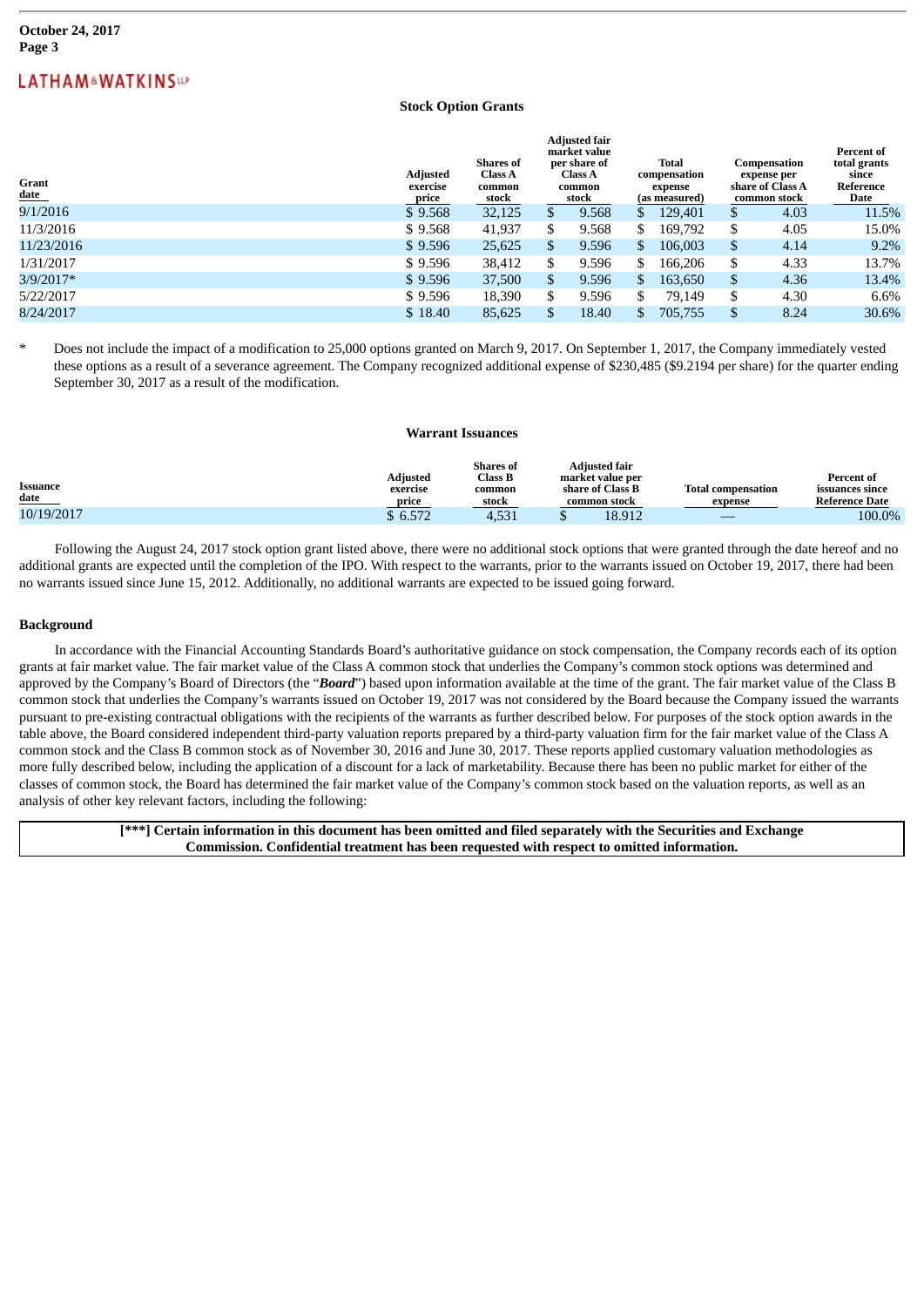- the assets and liabilities of the Company;
- the income (loss) from the Company's operations;
- the growth of the Company's revenues and income;
- the valuation of other comparable businesses; and
- recent sales of the Company's Old Class A common stock and the rights, privileges and preferences of the Company's Series A preferred stock.

#### **Third Party Valuations**

On April 19, 2016, the Company obtained a third-party valuation of the fair market value of the Class A common stock and the Class B common stock of the Company as of December 31, 2015 (the "*December 2015 Valuation*"). The December 2015 Valuation included Republic Wireless because the Republic Wireless Spin-Off did not occur until December 1, 2016. On December 1, 2016, the Company obtained a third-party valuation of the fair market value of the Class A common stock and the Class B common stock of the Company as of December 1, 2016 (the "*December 2016 Spin-Off Valuation*"). On April 19, 2017, the Company obtained a third-party valuation of the fair market value of the Class A common stock and the Class B common stock of the Company as of November 30, 2016 (the "*December 2016 Valuation*"), which valuation did not reflect any material changes to the December 2016 Spin-Off Valuation. On August 14, 2017, the Company obtained a third-party valuation of the fair market value of the Class A common stock and the Class B common stock of the Company as of June 30, 2017 (the "*June 2017 Valuation*"). The December 2015 Valuation, the December 2016 Spin-Off Valuation, the December 2016 Valuation and the June 2017 Valuation each used the income approach and the market approach to estimate fair market value. An additional consideration in connection with the June 2017 valuation was related to the Company's then-recent determination to potentially pursue strategic financing through an IPO. As a result, in June 2017, the Company began using the probability-weighted expected return method in order to value the Company's common stock assuming possible various future events for the Company, including an initial public offering and a scenario in which the Company would continue as a privately held company.

*Income Approach.* The income approach attempts to value an asset or security by estimating the present value of the future economic benefits it is expected to produce. The benefit of this approach is that it can include earnings, cost savings, tax deductions and disposition proceeds from the asset. The most commonly employed income approach to valuation is the discounted cash flow analysis, which is what was employed for the December 2015 Valuation, the December 2016 Spin-Off Valuation, the December 2016 Valuation and the June 2017 Valuation. An indication of value may be developed when utilizing the discounted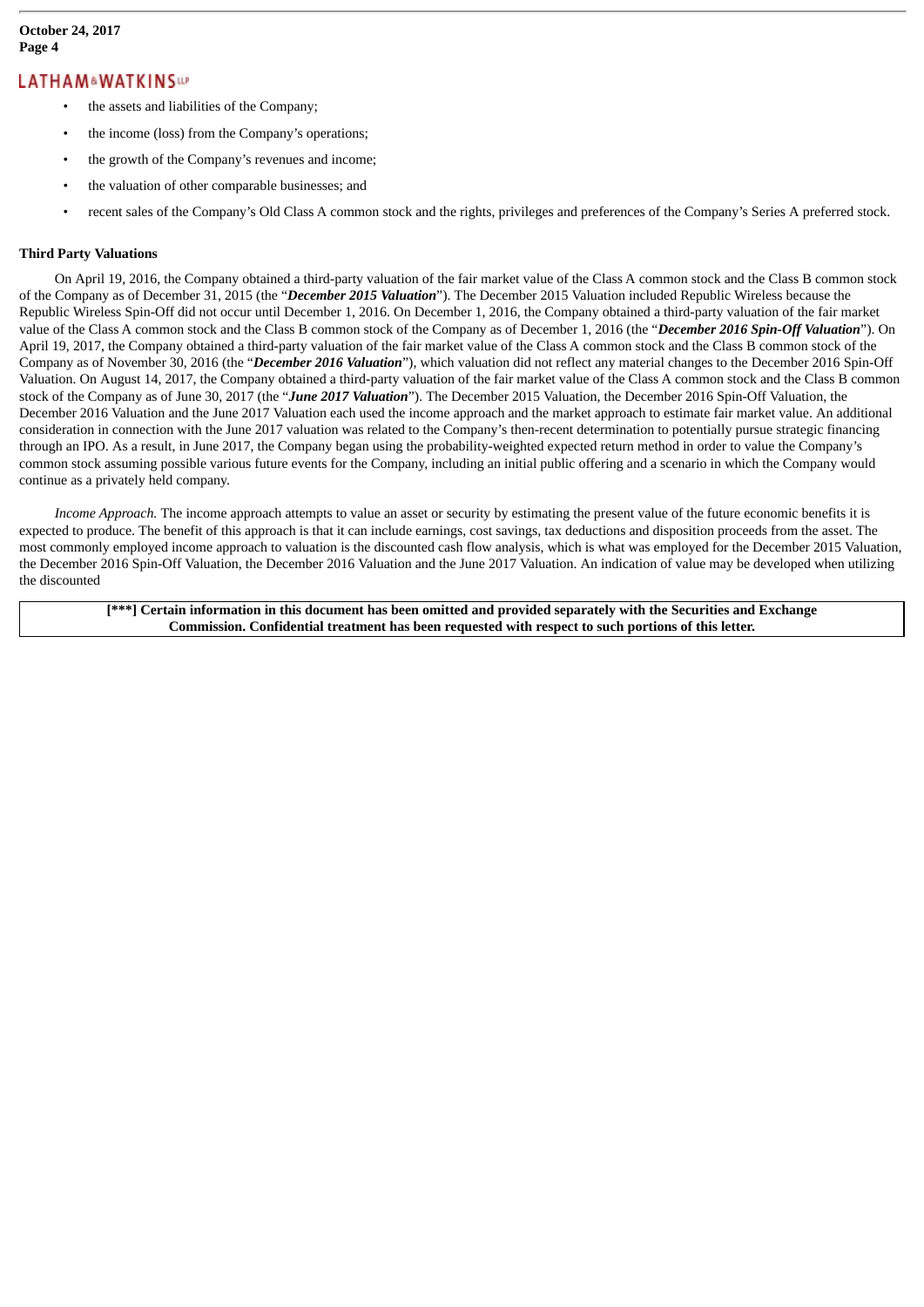cash flow approach by discounting the expected future cash generating capacity of the Company to its present value at a rate of return that incorporates (i) the risk-free rate for the use of funds and (ii) a risk premium related both to the market more broadly, as well as specific to the company. An additional factor that the Company's third-party valuation firm considered when calculating the Company's value based on the discounted cash flow approach was the lack of marketability for the Company's shares of common stock due to there not being a public market for such shares of common stock. Based on the discounted cash flow analysis, the fair market value of the Company was \$281.6 million in the December 2015 Valuation, \$136.3 million in the December 2016 Spin-Off Valuation and the December 2016 Valuation and \$135.3 million in the June 2017 Valuation.

*Market Approach.* The market approach attempts to value an asset or security by examining observable market values for similar assets or securities. The guideline public company method and the guideline transaction method were employed for the December 2015 Valuation, the December 2016 Spin-Off Valuation, the December 2016 Valuation and the June 2017 Valuation.

The guideline public company method is based upon the premise that indications of value for a given entity can be estimated based upon the observed valuation multiples of comparable public companies, the equity of which is freely-traded by investors in the public securities markets. The first step in such an analysis involves the selection of a peer group of companies from which it is believed relevant data can be obtained. The second step involves the calculation of the relevant valuation multiple or multiples for each company in the peer group. The final step involves the selection and application of the appropriate multiples to the relevant financial metrics of the subject company. Depending upon the nature of the multiple, the resulting value indication may be adjusted for assets not reflected in the specific multiple(s) applied and also discounted due to the lack of marketability of the shares of the company for which the study is being performed. Based on the guideline public company method, the fair market value of the Company was (i) \$289.8 million for the December 2015 Valuation (based on \$210.3 million attributable to the Company and \$79.4 million attributable to Republic Wireless), but reduced to \$274.7 million after adjustment for a working capital shortfall; (ii) between \$139.1 million and \$350.1 million, depending upon the application of revenue or EBITDA multiples, for the December 2016 Spin-Off Valuation and the December 2016 Valuation; and (iii) between \$158.9 million and \$400.5 million, depending upon the application of revenue or EBITDA multiples, for the June 2017 Valuation.

The guideline transaction method is based upon the premise that indications of value for a given entity can be estimated based upon the valuation multiples implied by transactions involving companies that are comparable to the subject entity. The first step in such an analysis involves the identification of transactions from which it is believed relevant data can be obtained. The second step involves the calculation of the relevant valuation multiple or multiples for each transaction in the comparable group. The final step involves the selection and application of the appropriate multiples to the relevant financial metrics of the subject company. Depending upon the nature of the multiple, the resulting value indication may then be adjusted for assets not reflected in the specific multiples applied. While the guideline transaction method can sometimes yield meaningful indications of value, it is often the case that it is either difficult to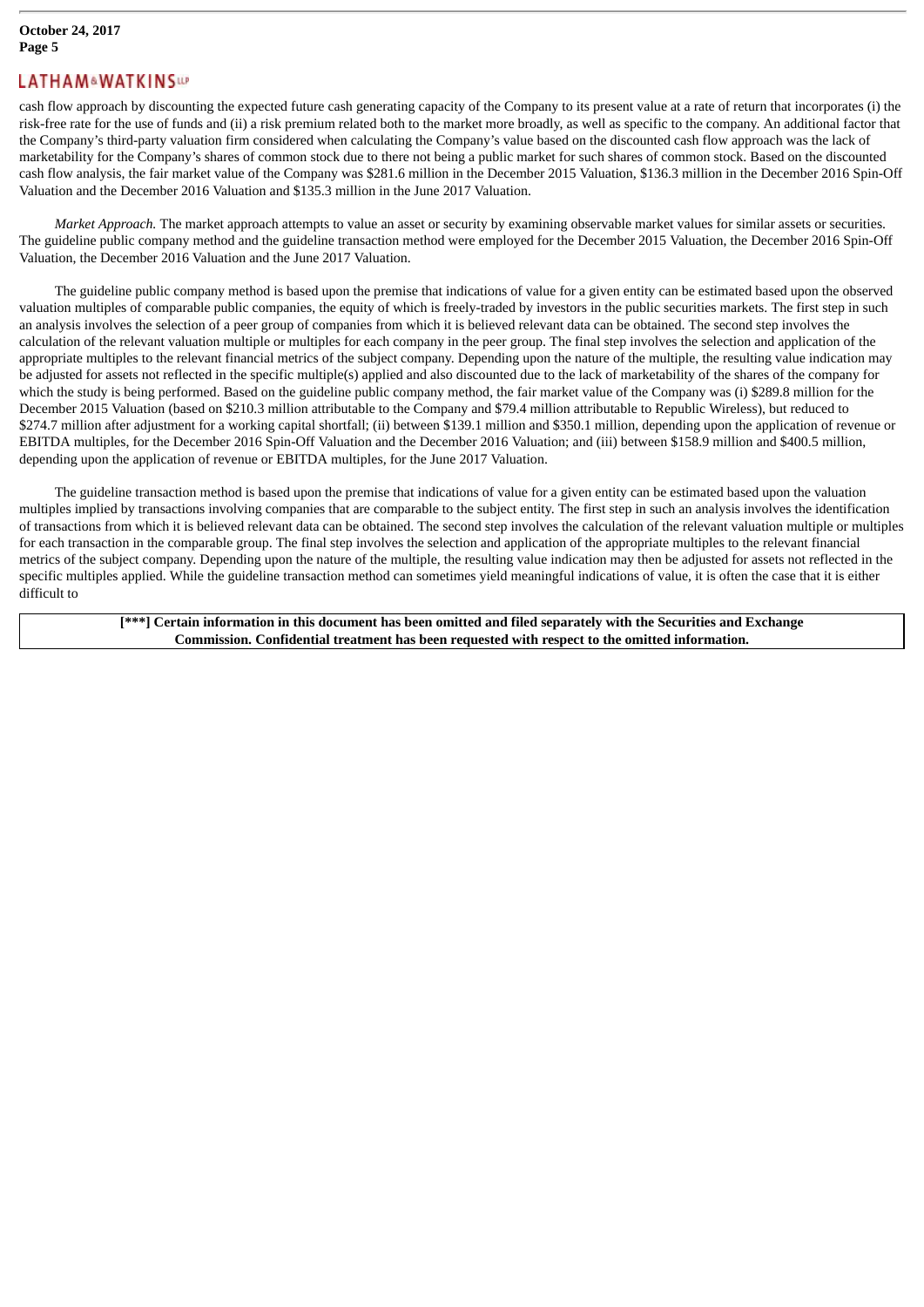find transactions involving closely comparable companies or that reliable data concerning the financial performance of the target company is simply not publicly available. For these reasons, this method can be less reliable and, as such, it is less commonly used than the discounted cash flow and guideline public company methods. Based on the guideline transaction method, the fair market value of the Company was (i) \$234.7 million for the December 2015 Valuation, after adjustment for a working capital shortfall, but without allocation between the Company and Republic Wireless; and (ii) between \$57.1 million and \$70.8 million, depending upon the application of revenue or EBITDA multiples, for the December 2016 Spin-Off Valuation and the December 2016 Valuation. The June 2017 Valuation ultimately did not weigh the guideline transaction method due to the belief that the guideline public company method provided a broader and more similar universe for comparison.

For purposes of estimating the fair market value in the December 2015 Valuation, the December 2016 Spin-Off Valuation and the December 2016 Valuation, the valuation firm weighed the discounted cash flow method, the guideline public company method and the guideline transaction method. For purposes of estimating the fair market value in the June 2017 Valuation, the valuation firm weighed the discounted cash flow method and the guideline public company method, but did not consider the guideline transaction method as noted above. The resulting preliminary fair value estimate in the December 2015 Valuation was \$280.0 million (but without allocation between the Company and Republic Wireless), which the valuation firm then adjusted for proceeds from the exercise of options and warrants, resulting dilution and the outstanding preferred stock, which yielded an adjusted fair value estimate of approximately \$260.1 million. The resulting preliminary fair value estimate in the December 2016 Spin-Off Valuation and the December 2016 Valuation was \$174.7 million, which the valuation firm then adjusted for proceeds from the exercise of options and warrants, resulting dilution and the outstanding preferred stock, which yielded an adjusted fair value estimate of \$168.6 million. The resulting preliminary fair value estimate in the June 2017 Valuation was \$332.0 million, which the valuation firm then adjusted for proceeds from the exercise of options and warrants, resulting dilution and the outstanding preferred stock, which yielded an adjusted fair value estimate of \$325.7 million.

Based on the foregoing and allocating approximately 56.5935% of the value to the Company and the balance to Republic Wireless based upon the December 2016 Spin-Off Valuation, the fair market value of the Company's Class A common stock was \$9.358 per share in the December 2015 Valuation, \$9.596 in the December 2016 Spin-Off Valuation, \$9.596 in the December 2016 Valuation and \$18.40 in the June 2017 Valuation, in each case, after giving effect to the common stock split.

#### **Equity Grants and Fair Market Value Determinations**

The following discussion provides additional detail into the Board's determination of the estimated fair market value of the Company's Class A common stock and the Company Class B common stock as of each grant date identified in the tables above.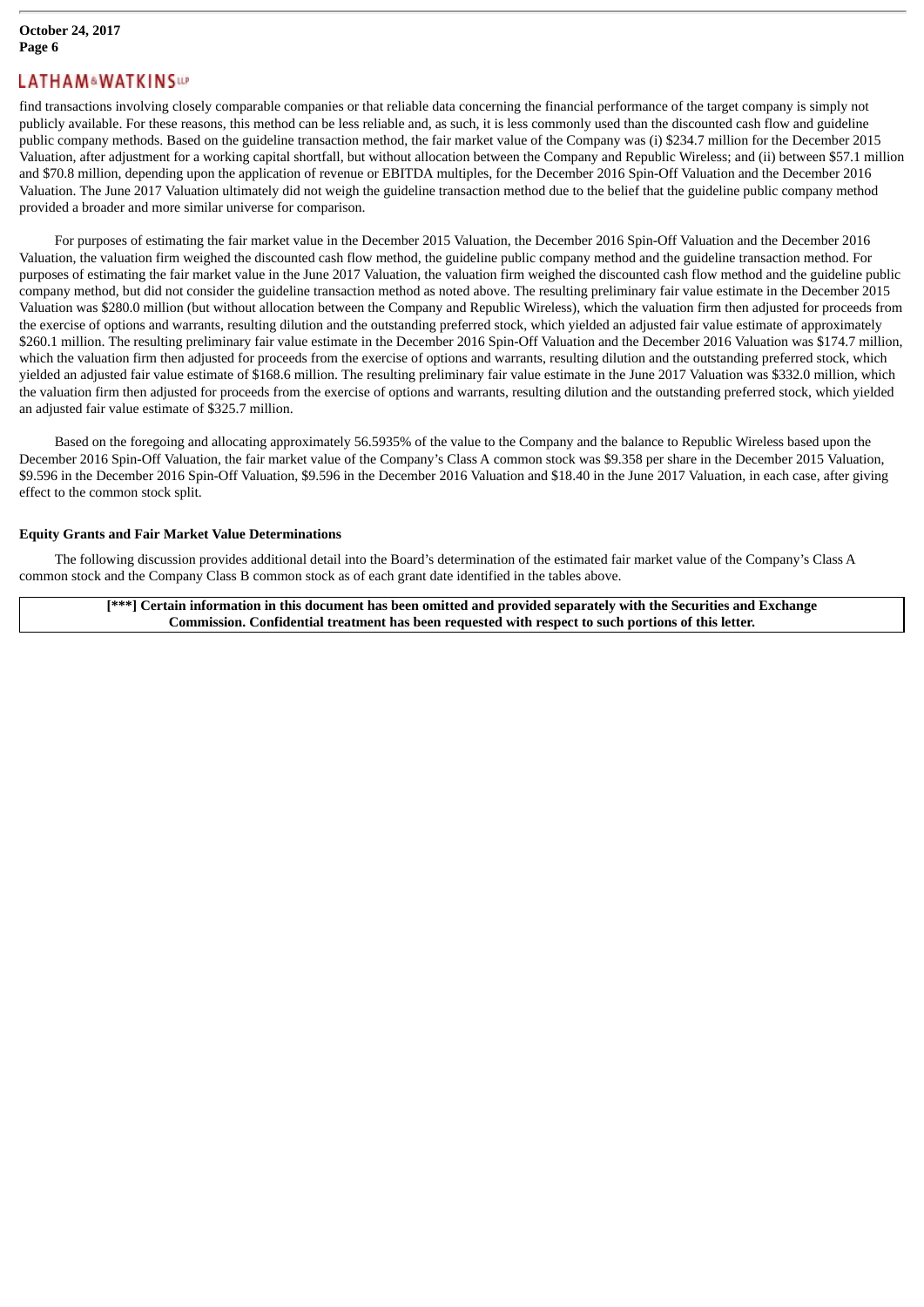#### *September and November 2016 Option Grants*

In September 2016, the Board granted 32,125 options with an exercise price of \$16.536 per share (unadjusted for the Republic Wireless Spin-Off). On November 3, 2016 (prior to the Republic Wireless Spin-Off), the Board granted 41,937 options with an exercise price of \$16.536 per share (unadjusted for the Republic Wireless Spin-Off). On November 23, 2016 (prior to the Republic Wireless Spin-Off), the Board granted 25,625 options with an exercise price of \$16.956 per share (unadjusted for the Republic Wireless Spin-Off). As discussed above, in connection with the Republic Wireless Spin-Off, an adjustment to the exercise price of all of the Company's outstanding stock options was made to preserve the intrinsic value (or "in the money" value) of the Company's outstanding stock options, as well as the Republic Wireless Options and Warrants. Following such adjustment, the exercise price per share was adjusted to (i) \$9.358 for the options granted in September 2016 and on November 3, 2016; and (ii) \$9.596 for the options granted on November 23, 2016. Consequently, the exercise prices per share for the September 2016 and November 2016 option grants were equal to the fair market value per share. In considering the use of the December 2015 Valuation and the December 2016 Spin-Off Valuation, respectively, the Board concluded that no significant internal or external valuegenerating events had taken place since the date of valuation and that none were expected to occur in the near term.

#### *January 2017 Option Grants*

In January 2017, the Board granted 38,412 options with an exercise price of \$9.596 per share, which was the same as the adjusted fair market value set forth in the December 2016 Spin-Off Valuation. The Board considered that there were no significant changes in the Company's assets and liabilities, business, operations or products that had occurred since the Republic Wireless Spin-Off or the December 2016 Spin-Off Valuation, nor were any expected to occur in the near term. In light of the foregoing and the short time since the December 2016 Spin-Off Valuation, the Board had no reason to believe that its valuation had significantly changed from the December 2016 Spin-Off Valuation.

#### *March 2017 Option Grants*

In March 2017, the Board granted 37,500 options with an exercise price of \$9.596 per share, which was the same as the adjusted fair market value set forth in the December 2016 Spin-Off Valuation. In March 2017, the Company conducted meetings with equity investors to determine potential investor interest in an initial public offering. Some funds provided positive feedback; others strongly recommended that the Company consider private equity, continue to build the Company's business, and reconsider the public markets in the future. The Board once again considered whether there were any significant changes in the Company's assets and liabilities, business, operations or products that had occurred since the Republic Wireless Spin-Off or the December 2016 Spin-Off Valuation and determined that there were none. Additionally, no changes were expected to occur in the near term. The Board once again concluded that it had no reason to believe that its valuation had significantly changed from the December 2016 Spin-Off Valuation.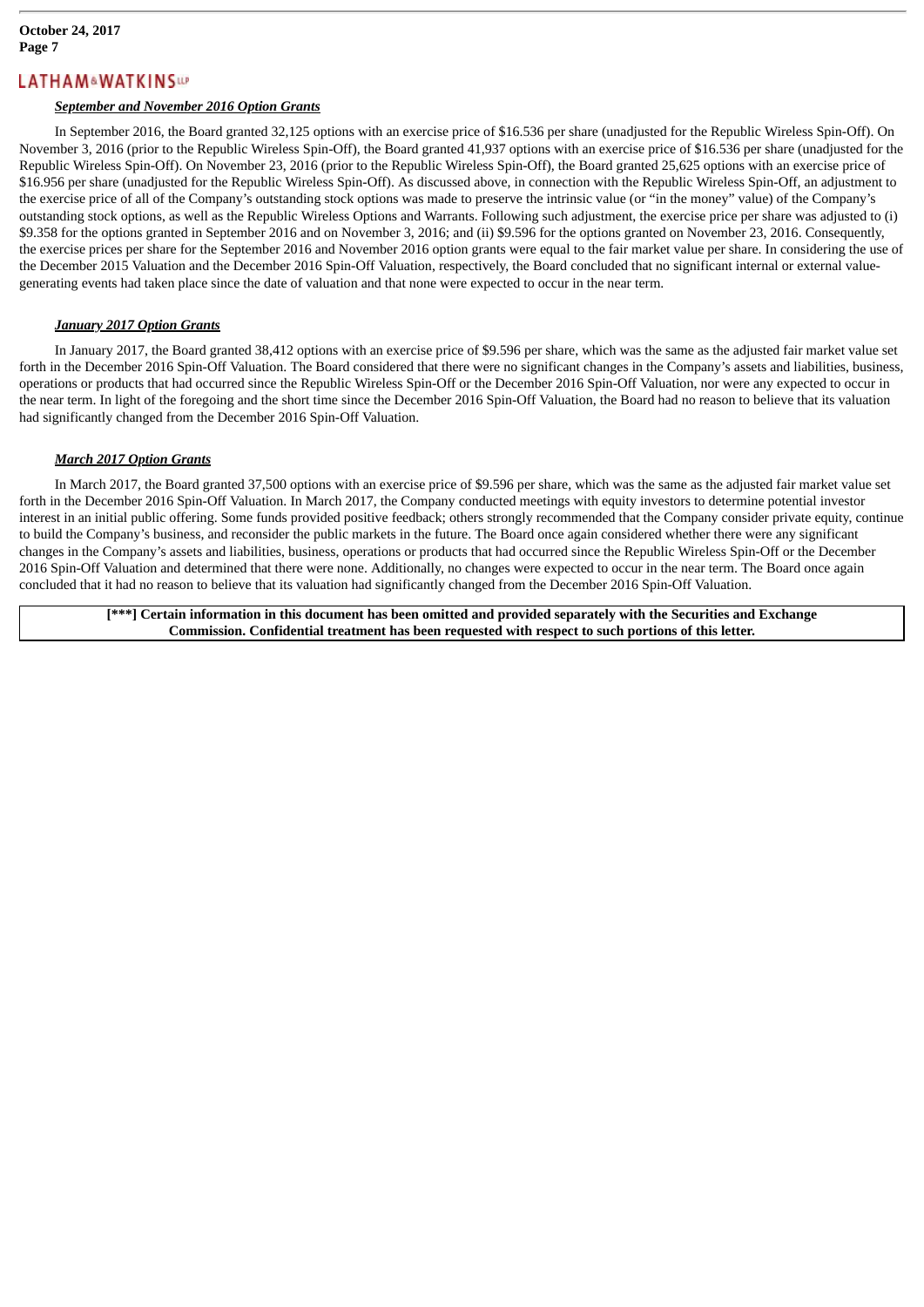#### *May 2017 Option Grants*

In May 2017, the Board granted 18,390 options with an exercise price of \$9.596 per share, which was the same as the adjusted fair market value set forth in the December 2016 Valuation. As noted above, in March 2017, the Company conducted meetings with equity investors to determine potential investor interest in the possibility of an initial public offering. In early May 2017, the Company's management met with investment bankers to discuss a potential public offering of the Company's common stock. Based on an assessment of the Company, including its objectives, strategy, financials and growth trajectory, the investment bankers expressed preliminary interest in underwriting an initial public offering of the Company's common stock. However, during these preliminary conversations, the investment bankers did not provide to the Company any assessment of the anticipated valuation of the Company. The Company's management then delayed further material discussions with the investment bankers due to the Company's then-recent financial performance. In May 2017, the shares of Twilio, one of the Company's competitors that had conducted a public offering in June 2016, also declined by 30%. Since March 2017, there had not been any significant change in the Company's assets and liabilities, business, operations or products or near-term prospects. In light of these varied facts, the Board concluded that it had no reason to believe that its valuation had significantly changed from the December 2016 Valuation.

Upon receipt of the June 2017 Valuation on August 14, 2017, the Company did not adjust the exercise price of the options granted in May 2017 because: (1) the circumstances surrounding a potential initial public offering were considerably different as of June 30, 2017 than in May 2017 as described above; (2) the Company had granted relatively few options in May 2017; (3) the greatest number of options granted to any individual employee was for only 8,125 shares; and (4) the Company did not award any of the options granted in May 2017 to senior executives of the Company. Each of the May 2017 option grants was made to mid-level employees in connection with either promotion or hiring.

Between May 22, 2017 and August 24, 2017, the Company did not grant any options and during that period the Company's third-party valuation firm prepared the June 2017 Valuation.

#### *August 2017 Option Grants*

In August 2017, the Board granted 85,625 options with an exercise price of \$18.40 per share, which was the same as the adjusted fair market value set forth in the June 2017 Valuation. In late-June 2017 the Company and the underwriters they appointed conducted an organizational meeting for an initial public offering, and in mid-July the Board ratified and approved the Company's continued pursuit of an initial public offering. The process validated the Company's position in the CPaaS (Communication Platform as a Service) industry, which is a relatively new industry segment with greater valuation metrics that has been shaped by the successful IPO of Twilio. The Board and management also continued to monitor the Twilio stock performance as the Company continued to assess its own IPO prospects. For example, as of June 30, 2017, the Twilio stock price had rebounded approximately 25% since its low closing price of \$23.17 on May 9, 2017. Given the proximity between the August 14, 2017 date of the June 2017 Valuation and the grant of the August 2017 options, the Board had no reason to believe that its valuation had significantly changed from the June 2017 Valuation.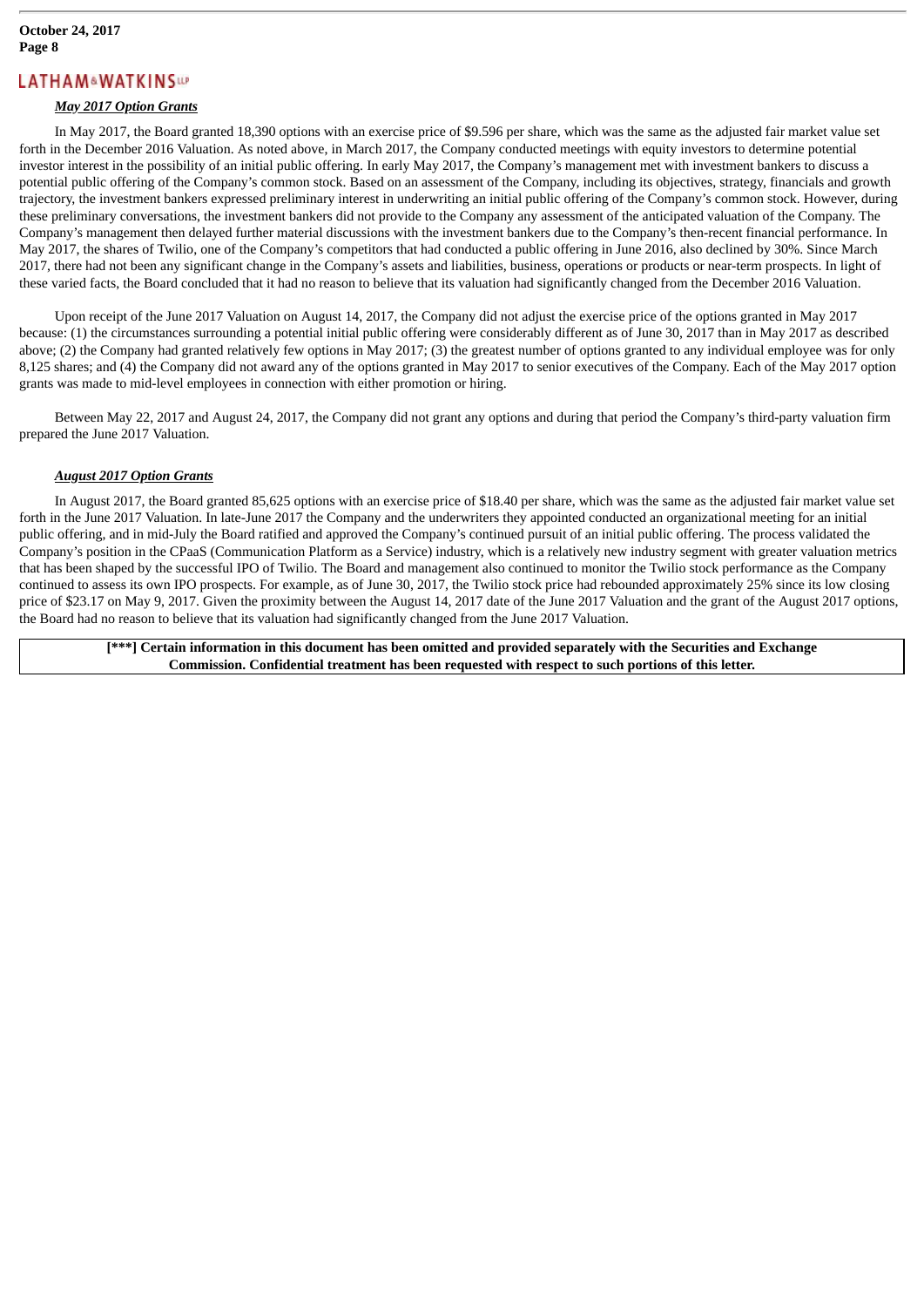#### *September 2017 Option Modification*

On September 1, 2017, the Company agreed, as part of a severance agreement, to immediately vest 25,000 options that were granted on March 9, 2017. The accelerated vesting resulted in a modification of the options and therefore the Company recognized additional compensation expense of \$230,485 in its quarter ending September 30, 2017. This additional expense was recognized using the most contemporaneous valuation as of September 30, 2017 that the Company received from its third-party valuation specialist on October 24, 2017. This valuation indicated that the fair market value of a share of the Company's Class B common stock (that will become Class A common stock after the IPO) was \$20.83.

#### *October 2017 Warrant Issuances*

In October 2017, the Board issued 4,531 warrants to purchase shares of Class B common stock with an exercise price of \$6.752 per share, compared to an adjusted fair market value of \$18.912 per share. The June 2017 Valuation established an adjusted fair market value per share of Class B common stock of \$18.912 per share, which is greater than the \$18.40 adjusted fair market value per share of Class A common stock. As described in the Registration Statement under the caption "Certain Relationships and Related Party Transactions," the Company is a party to a letter agreement, dated as of November 23, 2016, by and among Carmichael Investment Partners, LLC ("*Carmichael*"), James A. Bowen and Susan Bowen that gives each of Carmichael, Mr. Bowen and Ms. Bowen the right to purchase a number of shares equal to its, his or her pro rata portion of any shares issued by the Company upon the exercise of certain options previously granted to the Company's employees, directors, officers and consultants. The November 23, 2016 letter agreement is substantially identical to an earlier February 22, 2011 letter agreement that the November 23, 2016 letter agreement amended, restated and superseded to include Ms. Bowen individually as a party thereto. The applicable pro rata portion is determined as of the date of exercise of any applicable option and equals the percentage of the Company's outstanding capital stock owned by Carmichael, Mr. Bowen or Ms. Bowen. The number of shares issuable, as well as the exercise price of, the warrants issued to Carmichael, Mr. Bowen and Ms. Bowen were calculated by reference to the number of shares issued upon exercise of the options to which the rights of Carmichael, Mr. Bowen and Ms. Bowen applied, as well as the exercise price of such options. Since the underlying options were granted many years ago, the exercise price for the warrants issued to Carmichael, Mr. Bowen and Ms. Bowen correlates with the exercise price of the underlying options, which were granted at fair market value as of the date of grant of such underlying options. The underlying options were granted to the applicable employees of the Company between February 2012 and April 2013, when the exercise price of such options (and the fair market value of Class A common stock) was considerably lower than the adjusted fair market value per share of Class B common stock as of October 2017. The warrants expire on January 19, 2018, 90 days after the issuance of the warrants, which is consistent with the terms of the letter agreement.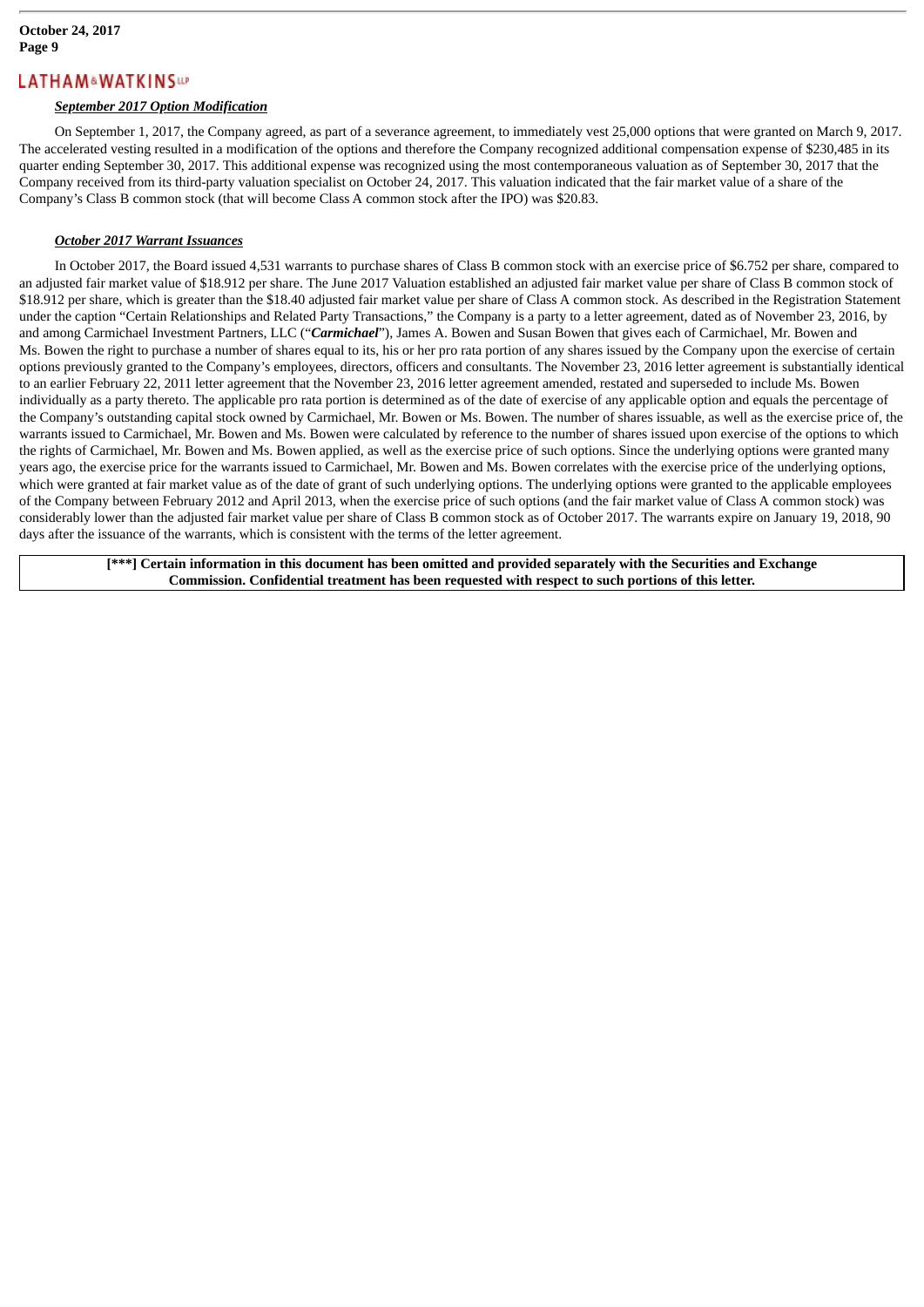#### **October 24, 2017 Page 10**

# **LATHAM&WATKINSWP**

#### **Discussion of Price Range**

As is typical in initial public offerings, the Preliminary Price Range for the offering was not derived using a formal determination of fair market value, but was determined by negotiations between the Company and the Underwriters. Among the factors that were considered in setting this range were:

- an analysis of the typical valuation ranges seen in recent initial public companies for companies in the Company's industry;
- the general condition of the securities markets and the recent market prices of, and the demand for, publicly traded common stock of generally comparable companies;
- the Company's historical performance;
- estimates of the Company's business potential and earnings prospects;
- as assessment of the Company's management;
- an assumption that there would be a receptive public trading market for CPaaS providers such as the Company; and
- an assumption that there would be sufficient demand for the Company's Class A common stock to support an offering of the size contemplated by the Company.

The Company advises the Staff that it believes the difference in the per share price of the Company's Class A common stock as of August 24, 2017 and the high-end of the Preliminary Price Range for the Company's Class A common stock for this offering is primarily due to the following factors:

- The Company and the third-party valuation firm utilized quantitative methodologies to determine the fair market value of the Class A common stock, which may differ from the more qualitative and subjective methodologies that may be used by some public market investors to determine the price they are willing to pay in an initial public offering. Also, other factors may have an impact, such as the inherent uncertainty of completing a successful initial public offering and the possibility that the actual offering price could be substantially lower than the estimated offering price range provided by the Company's Underwriters.
- The Company submits that the difference between the fair market value per share of Class A common stock, granted since the Reference Date and the high-end of the Preliminary Price Range is primarily attributable to the fact that the methodology applied for determining the fair market value per share of Class A common stock since the Reference Date incorporated multiple assumptions and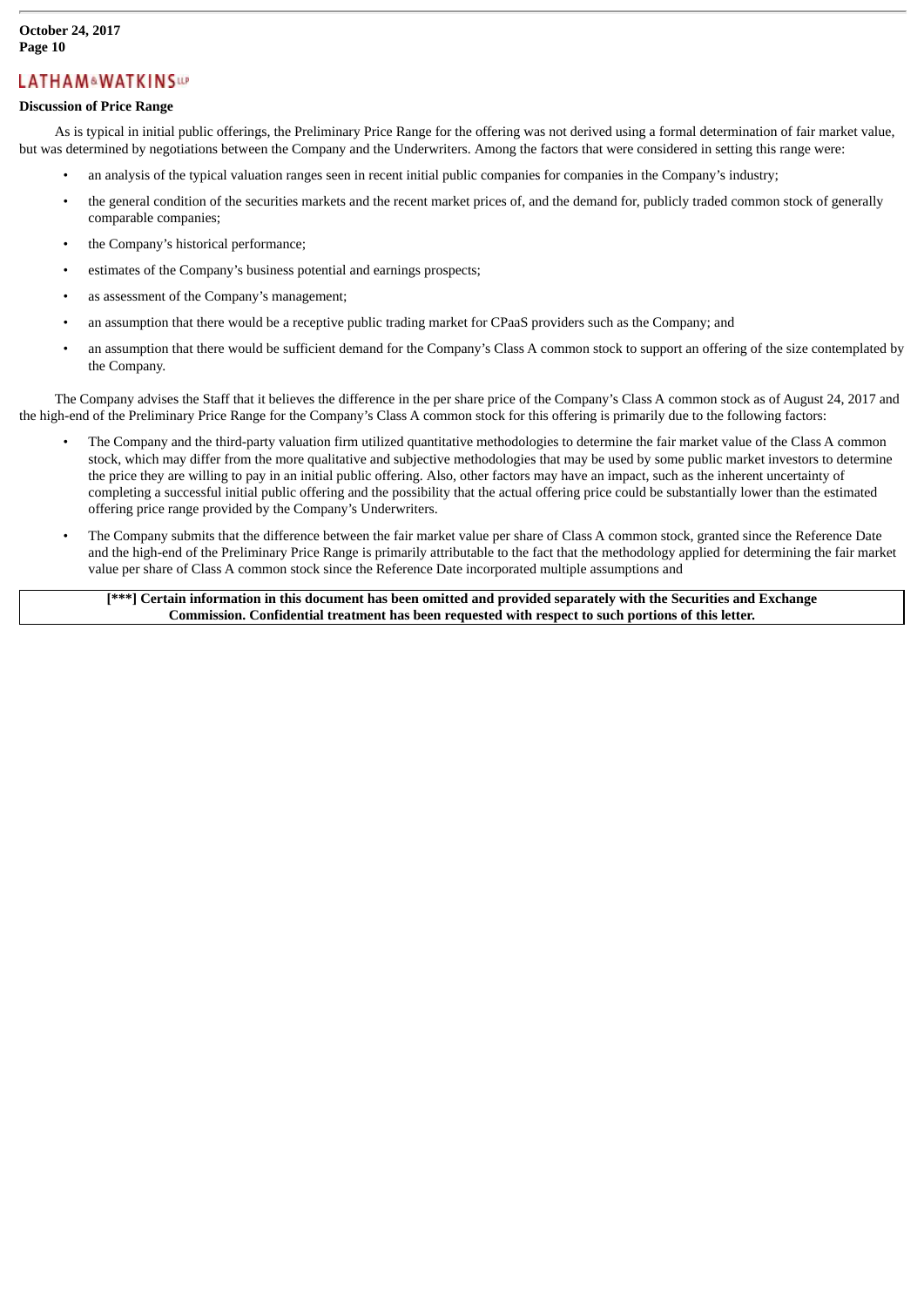probabilities that do not apply to the establishment of a Preliminary Price Range. The Preliminary Price Range assumes with 100% probability that the Company completes an initial public offering. Additionally, the Preliminary Price Range assumes only a single potential liquidity event and does not include other liquidity events that the Company included in its valuation methodologies. As a result, the Preliminary Price Range was not affected by other expected business equity values from other potential future liquidity events.

- Positive feedback from equity investors after completion of "testing the waters" meetings in mid-to-late September 2017.
- The high-end of the Preliminary Price Range represents a future price for shares of Class A common stock that, if issued in the initial public offering, will be immediately freely tradable in a public market, whereas the estimated fair market value of the Class A common stock since the Reference Date represents a contemporaneous estimate of the fair market value of Class A common stock that were then illiquid, might never become liquid and, even if an initial public offering were successfully completed, would remain illiquid at least until the expiration of the 180-day lockup period following the initial public offering. This illiquidity also accounts for a substantial difference between the fair market value of the Class A common stock as of the award grant dates and the Preliminary Price Range.
- The successful completion of an initial public offering would strengthen the Company's balance sheet, provide access to public equity and provide enhanced operational flexibility.

#### **Discussion of Stock Compensation Expense of March 2017, May 2017 and August 2017 Option Grants**

The table below summarizes the impact to total grant date fair values for the stock options granted in the quarters ended June 30, 2017 (i.e., the May 2017 Option Grants described above) and September 30, 2017 (i.e., the August 2017 Option Grants described above) and the associated unrecognized stockbased compensation expense related to these option awards assuming the fair market value of the Class A common stock were valued at  $$[***]$ ,  $$[***]$  and \$[\*\*\*] per share. The Company believes that any hypothetical increase to compensation expense using these potential offering prices is not significant. Specifically, at an offering price of \$[\*\*\*] per share, there is \$[\*\*\*] million (\$[\*\*\*] million less the actual fair value expense of \$0.9 million detailed above) of incremental non-cash stock expense, of which \$[\*\*\*] million would be recognized over a 4-year vesting period and \$[\*\*\*] million would be recognized in the quarter ended June 30, 2017.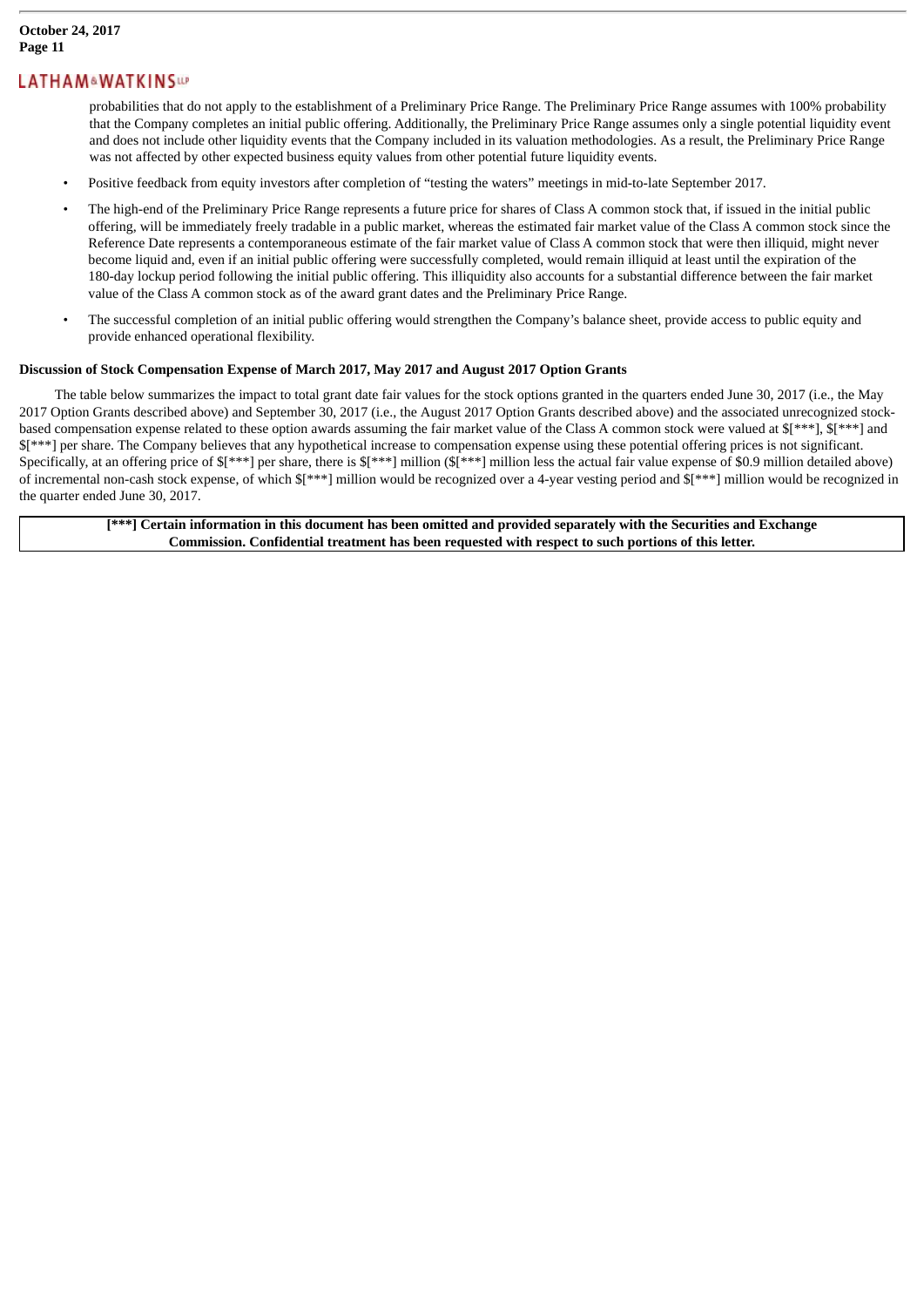|                                  |                            |       |                                             |                                                   |         |         | . .<br>market value per share of: |         |       |         |         |  |  |
|----------------------------------|----------------------------|-------|---------------------------------------------|---------------------------------------------------|---------|---------|-----------------------------------|---------|-------|---------|---------|--|--|
|                                  | Adiusted<br>exercise price |       | <b>Shares of Class</b><br>A common<br>stock | Total<br>compensation<br>expense (as<br>measured) |         | \$20.00 |                                   | \$21.00 |       | \$22.00 |         |  |  |
| March 2017 Option Grants*        |                            | 9.596 | 37,500                                      |                                                   | 163.650 |         | $[x**!]$                          |         | [***] |         | $F***1$ |  |  |
| May 2017 Option Grants           |                            | 9.596 | 18.390                                      |                                                   | 79.149  |         | [***]                             |         | [***` |         | [***]   |  |  |
| <b>August 2017 Option Grants</b> |                            | 18.40 | 85,625                                      |                                                   | 705,755 |         | [***]                             |         | [***] |         | $[***]$ |  |  |

**Total compensation expense assuming fair**

\* Does not include the impact of a modification to 25,000 options granted on March 9, 2017. On September 1, 2017, the Company immediately vested these options as a result of a severance agreement. The Company recognized additional expense of \$230,485 (\$9.2194 per share) for the quarter ending September 30, 2017 as a result of the modification.

As noted above, the Company granted the warrants pursuant to pre-existing contractual obligations with the recipients of the warrants as further described above. The Company does not believe that the warrants granted in October 2017 were compensatory in nature and accordingly will not recognize any compensation expense related thereto in the fourth quarter of 2017.

#### **Conclusion**

Based on the above discussion, the Company believes its Class A common stock was properly valued at then-current fair market value on the respective option grant dates, and such fair market values are properly supported using appropriate valuation techniques. In addition, in light of the proposed IPO, if it were determined that the fair market values utilized were not supportable, the Company believes any resulting increase in compensation expense over a stock option's vesting period would not be material to the Company's results of operations for the six months ended June 30, 2017.

The Company and the underwriters are currently preparing to circulate copies of the preliminary prospectus in connection with the IPO as early as Monday, October 30, 2017. We would be grateful for the Staff's efforts to provide any further comments as soon as possible.

We hope that the foregoing has been responsive to the Staff's comments and look forward to resolving any outstanding issues as quickly as possible. Please do not hesitate to contact me at (212) 906-1311 or my colleague, Shagufa Hossain, at (202) 637-2323 with any questions or further comments you may have regarding this submission or if you wish to discuss any of the Company's responses.